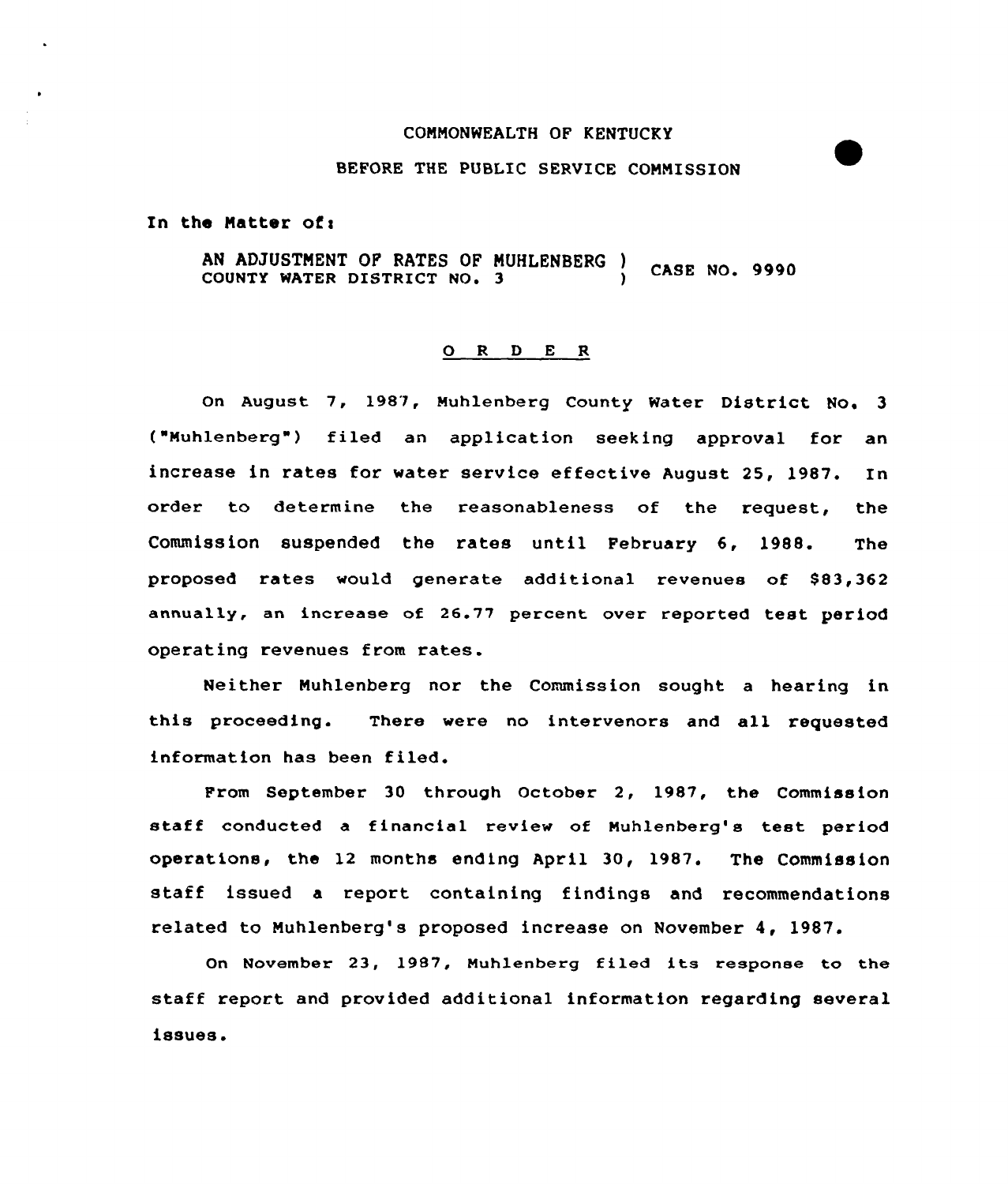The staff report included several recommendations concerning the rate-making issues presented in Nuhlenberg's application and determined Nuhlenberg's revenue requirement from rates to be 8348,574, an increase of 837,178 above Nuhlenberg's reported test period revenues from rates. En its response, Nuhlenberg contested several of the findings contained in the staff report. These and other issues are addressed in the following paragraphs.

## Proposed Construction

Muhlenberg proposed to include the depreciation expense and financing costs of the proposed construction in revenue requirements. The Commission staff asserted in the staff report that <sup>a</sup> Certificate of Public Convenience and Necessity and approval of the financing plan were required. Nuhlenberg disagreed with this recommendation and filed additional information in this regard on November 23, 1987. In addition, Muhlenberg stated that they have rejected the possibility of financing any portion of the construction project and, thus, plan to finance the total proposed construction from Nuhlenberg's Depreciation Fund.

Subsequent review of the additional information indicates that a Certificate of Public Convenience and Necessity should not be required in this case and, thus, the pro forma depreciation adjustment should be allowed. The Commission has calculated the allowed depreciation expense adjustment to be  $$4.848$ .<sup>1</sup>

 $\mathbf{1}$ The depreciation expense adjustment was calculated using the total construction cost of \$130,723, a 40-year life for the pipe, <sup>a</sup> 10-year life for the enlargement of the pumping station, and pro-rating the remaining costs over the 40-year and 10-year lives.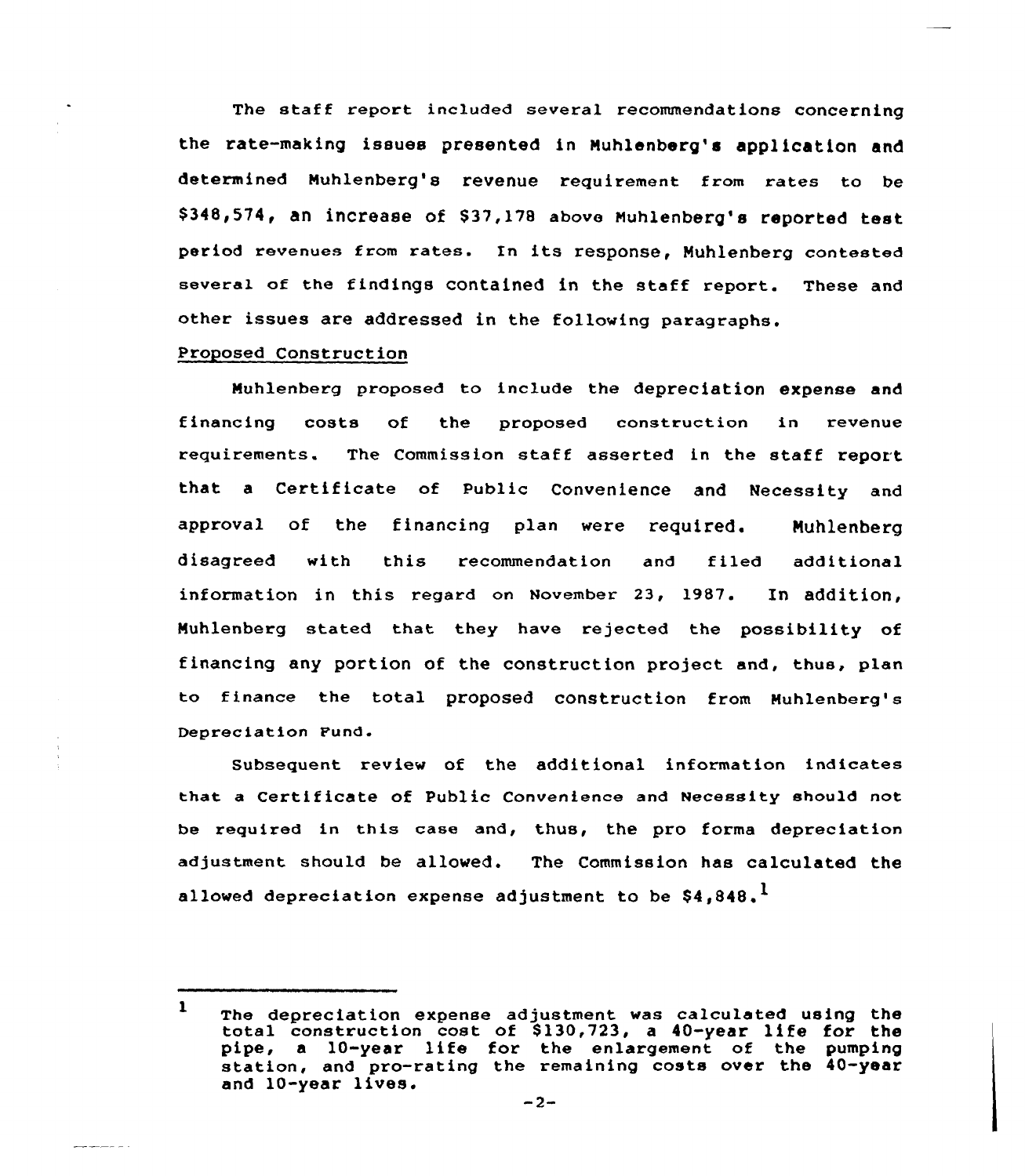# Purchased Water Expense

÷.

For the past several years Nuhlenberg was underbilled for its purchased water by its supplier, the City of Central City ("Central City"). The Commission staff excluded Muhlenberg's proposed adjustment to increase the purchased water expense to the correct amount since at the time of the review the master meters had not been corrected. Per a letter dated November 20, 1987, Central City informed Muhlenberg that the meters were tested and repaired. Therefore, the Commission is of the opinion that Muhlenberg's proposed purchased water expense adjustment of 815,885 should be allowed.

# Additional Labor Expenses

Per the application, Muhlenberg proposed to hire an additional employee with an estimated annual salary of S9,491 plus the related increases in taxes and employee benefits. The Commission staff denied this proposed adjustment stating that it had not been justified. Per <sup>a</sup> letter filed on November 13, 1987, Muhlenberg has hired an additional employee at a rate of \$4.00 per hour. Currently this employee averages 39 hours per week. Therefore, it is the Commission's opinion that the additional operation labor expense of 88,112 and the related increases in employee benefits and workmen's compensation expense of \$1,568 should be allowed.

## Taxes Other Than Income Taxes

hs nf January l, 1988, the employer's and employee's share of the FICA tax increased from 7.15 percent to 7.51 percent. Therefore, the Commission has increased taxes other than income

 $-3-$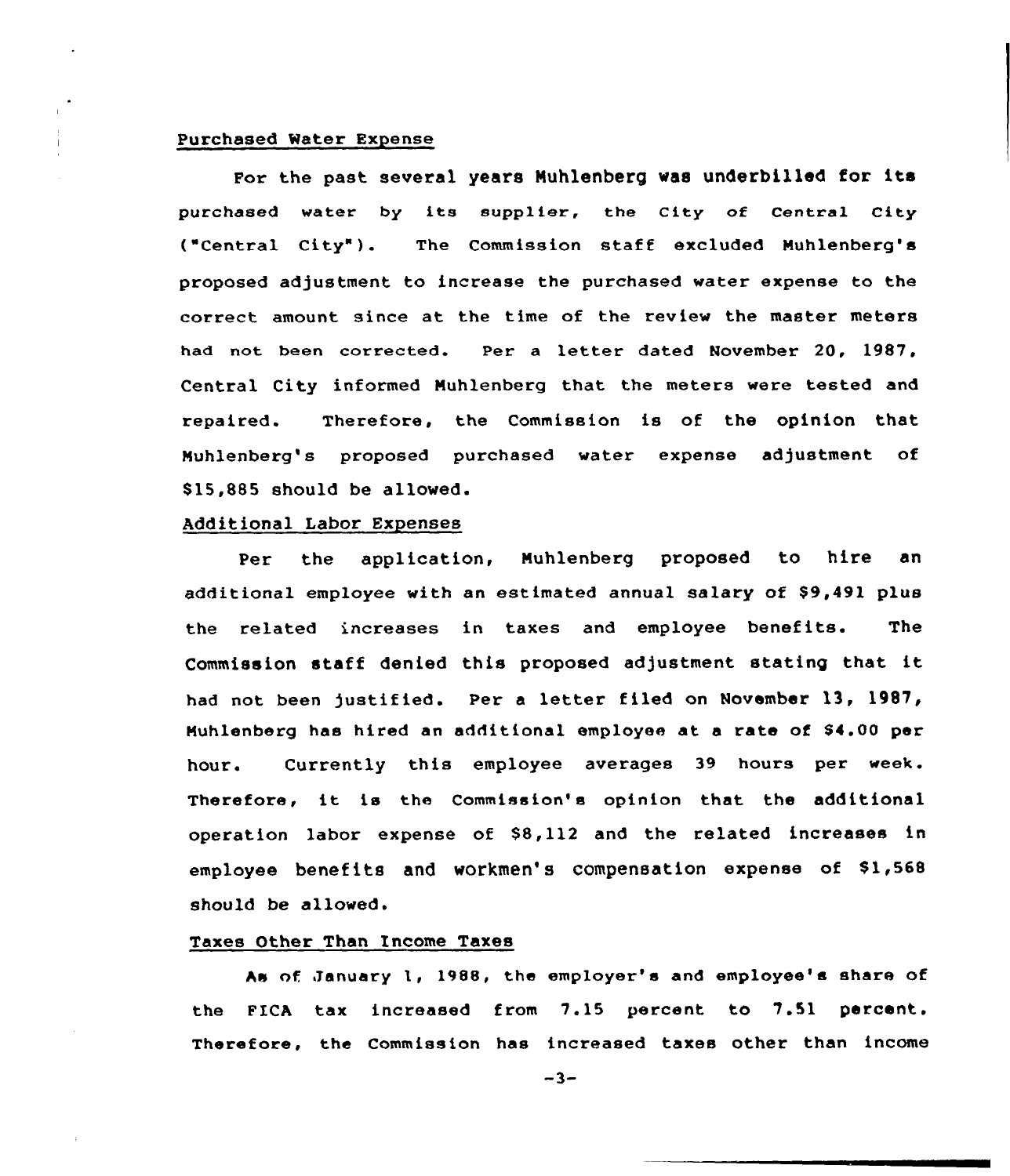taxes per the staff report of \$7,685 by S903 to reflect the increased percentage and the employer's share of additional employee's salary.

After consideration of the aforementioned adjustments, the commission finds Nuhlenberg's test-period operations to be as follows:

|                                                                  |     | Per the<br>Commission<br>Staff Report       |    | Commission<br>Adjustments |   | Adjusted<br>Test Period            |  |
|------------------------------------------------------------------|-----|---------------------------------------------|----|---------------------------|---|------------------------------------|--|
| Operating Revenues<br>Operating Expenses<br>Net Operating Income | \$. | 318,630<br>305,403                          |    | 31,316                    | s | 318,630<br>336,719                 |  |
| $\langle Loss \rangle$<br>Other Income                           | s   | 13,227<br>9,325                             | S. | $\langle 31, 316 \rangle$ | s | $\langle 18, 089 \rangle$<br>9,325 |  |
| Other Deductions<br>Net Loss                                     |     | $<$ 33,450 $>$<br>$\langle 10, 898 \rangle$ |    | $\langle 31, 316 \rangle$ |   | $33,450>$<br>(42, 214)             |  |

#### REVENUE REQUIREMENTS

Based on the adjusted test period operations, Nuhlenberg's debt service coverage ("DSC") is  $\langle .18 \rangle$ .<sup>2</sup> The Commission is of the opinion that a 1.2X DSC is fair and reasonable and will allow Nuhlenberg sufficient funds to meet its operating expenses, service its debt, and provide adequate equity growth. Therefore, the Commission has determined Muhlenberg's total revenue

2

5-year average bond principal and interest payments:<br>1967 Bonds \$22,505 1967 Bonds \$22,505<br>1978 Bonds 27,270 1978 Bonds \$4Y,~S

Income available for debt service  $$<8,764> \div $49,775 = <.18> -4-$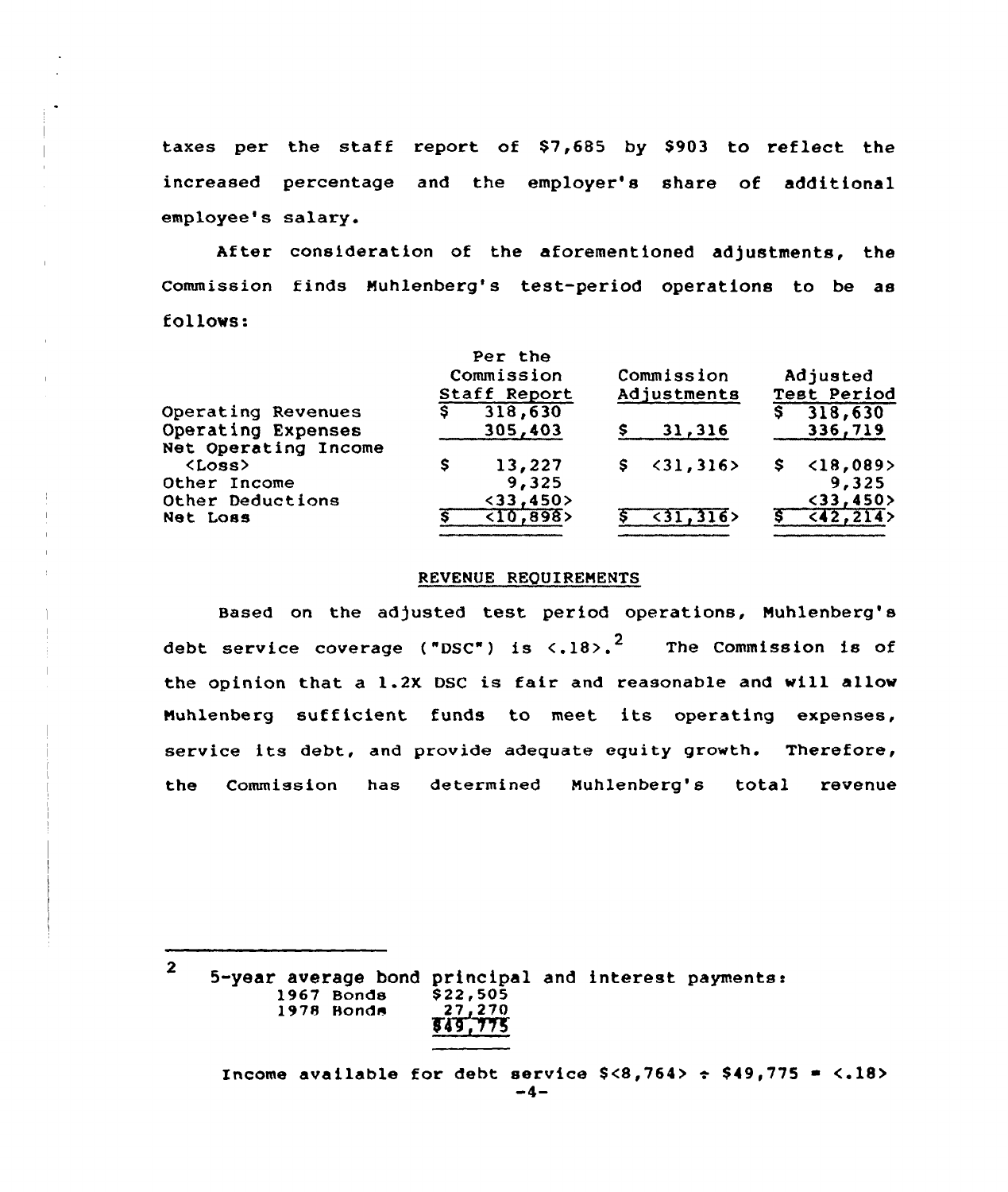requirement to be \$396,449 and, thus, an increase in annual revenues of \$68,494 from sales of water will be sufficient.<sup>3</sup>

## RATE DESIGN

Nuhlenberg's current rate design consists of five steps ranging from a minimum usage level of 2,000 gallons to an over 50,000 gallon category. No change in rate design was requested.

Staff has compared the percentage distribution of test year bills, usage, and revenue through the rate schedule. This comparison showed that the usage patterns of customers follow the usage increments of the current rate design in a reasonably consistent manner. Likewise, the revenue generated by the existing rate increment indicates an equitable distribution of both fixed and variable costs. Each rate step was increased by approximately the same percentage to arrive at proposed rates which would generate the required revenue, thus, maintaining the revenue distribution pattern. The rates in the attached appendix will produce \$379,890 annually.

# **SUMMARY**

The Commission, based on the evidence of record and being advised, is of the opinion and finds that:

l. The rates and charges proposed by Nuhlenberg should be denied upon application of KRS 278.030.

 $\mathbf{3}$ \$ 396,449 **Total Revenue Requirement<br>Less: Operating Revenues**  $\langle 318, 630 \rangle$ <br> $\langle 9, 325 \rangle$ Operating Revenues Other Income Amount of increase allowed \$ 68,494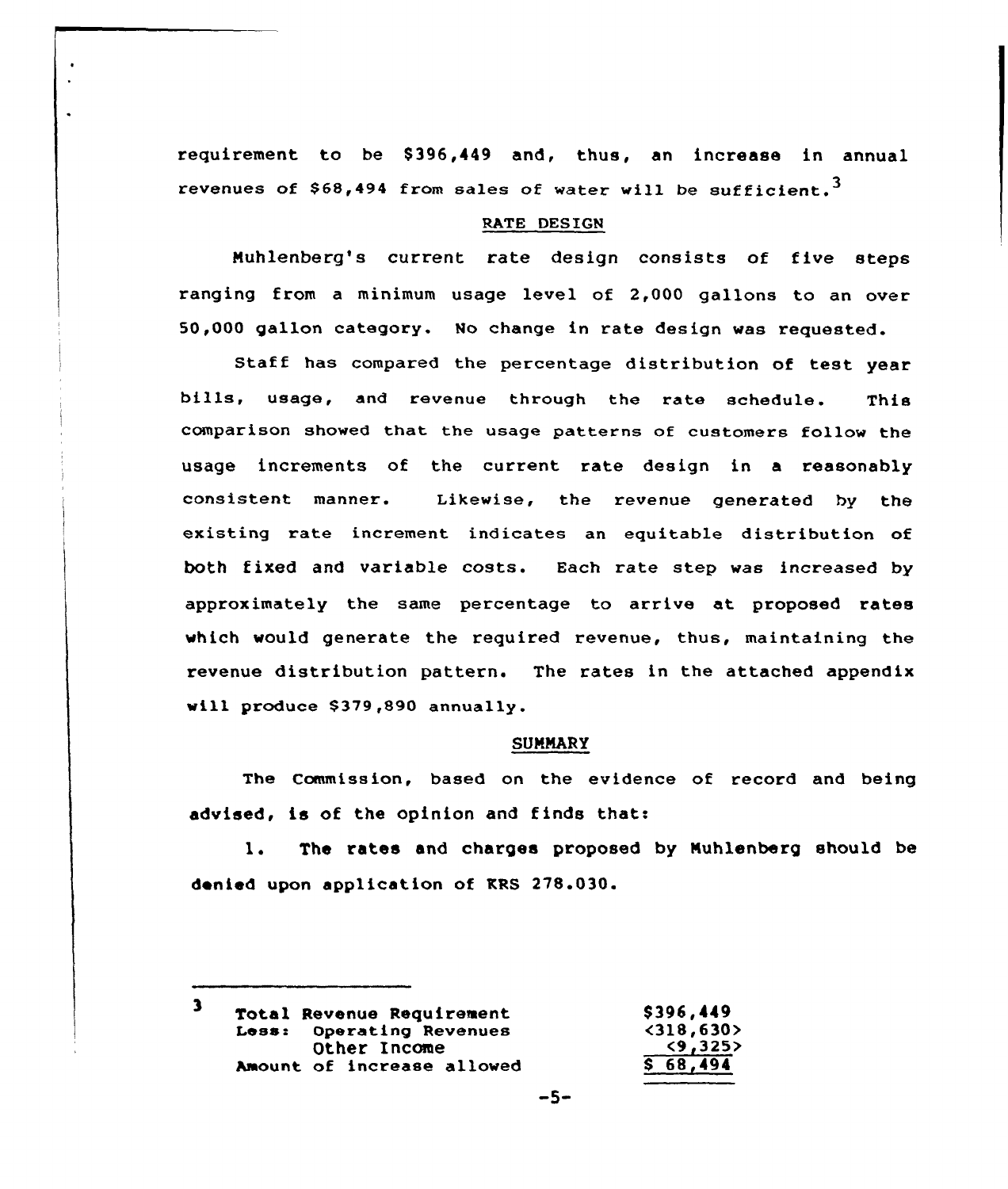2. The rates and charges in Appendix <sup>A</sup> are fair, just and reasonable for Nuhlenberg and should produce grass annual revenues of \$ 379,890.

3. Within <sup>30</sup> days af the date of this Order, Nuhlenberg should file with this Commission its revised tariff sheets setting out the rates appraved herein.

IT IS THEREFORE ORDERED that:

1. The rates and charges proposed by Muhlenberg are hereby denied.

2. The rates and charges in Appendix A are approved for service rendered by Muhlenberg on and after the date of this Order.

3. within <sup>30</sup> days from the date of this Order, Nuhlenberg shall file with this Commission its revised tariff sheets setting out the rates approved herein.

Done at Frankfort, Kentucky, this 22nd day of January, 1988.

PUBLIC SERVICE COMMISSION

Vice Chairman

illeins / opmissioner

ATTEST:

Executive Director